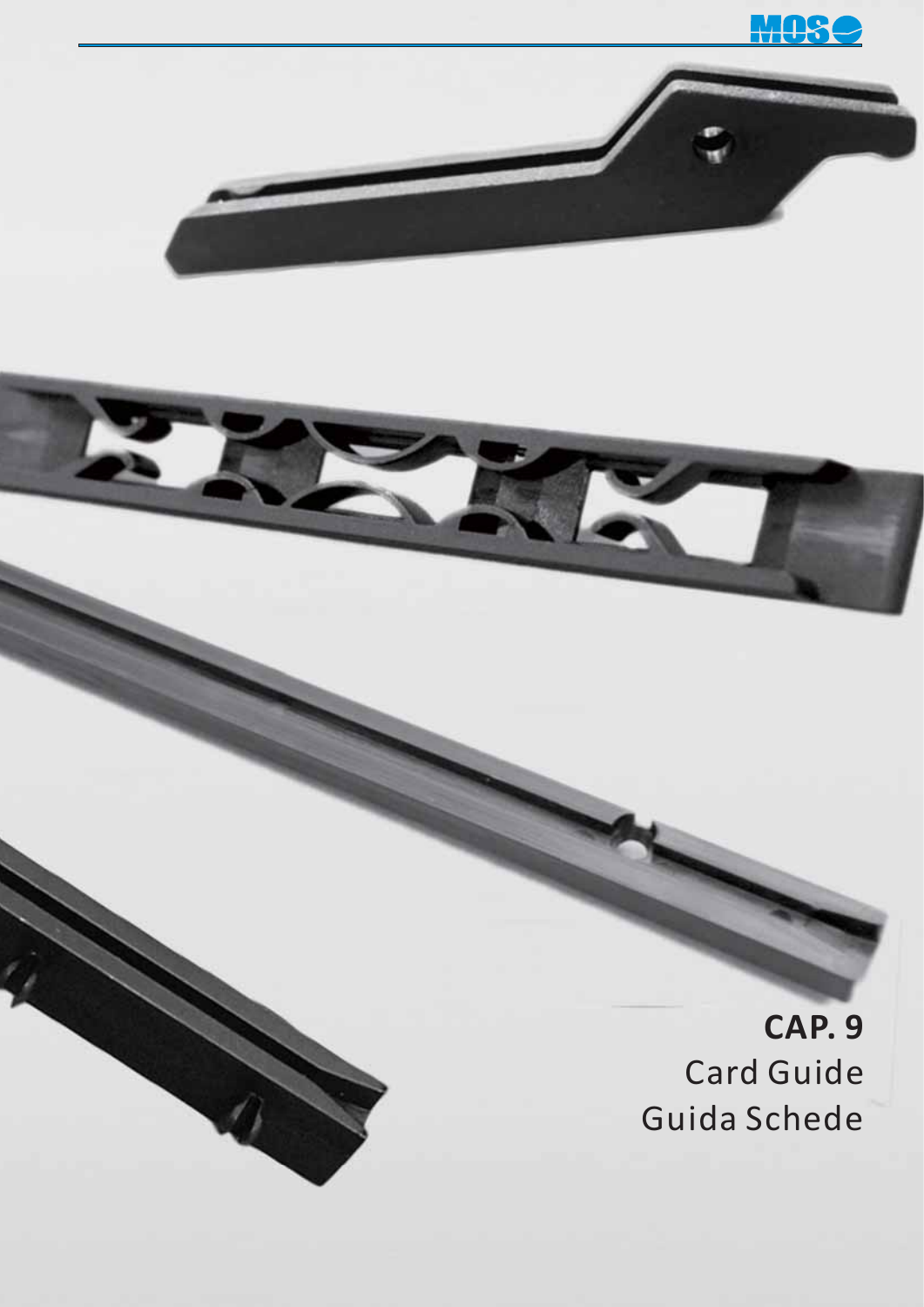

|                | ◆ PIN MATERIAL:STEEL<br>◆ COLOR:NATURAL<br>$\blacklozenge$ UNIT:mm<br>$-28.2 -$<br>$+6.3$<br>16.3<br>Ļ<br>$\frac{3}{1}$<br>⊕<br>Ø2.4<br>$\overline{2}$<br>$Ø2.5+$<br>$6.4 -$<br>$Ø2.8^{\sim}Ø3^-$<br><del>ل</del><br>6<br>MOUNTING HOLE<br>PIN                                                              | <b>PART NO</b><br><b>PACKAGE</b><br>MOSCP25<br>1000 |
|----------------|-------------------------------------------------------------------------------------------------------------------------------------------------------------------------------------------------------------------------------------------------------------------------------------------------------------|-----------------------------------------------------|
| PC CARD PULLER |                                                                                                                                                                                                                                                                                                             |                                                     |
|                | ◆ MATERIAL:NYLON 66 (UL)<br>◆ FLAME CLASS:94V-2<br>◆ PIN MATERIAL:STEEL<br>◆ COLOR:NATURAL<br>$7.9$ <sup>-</sup><br>$28.2 -$<br>$\blacklozenge$ UNIT:mm<br>$-14.5-$<br>$\circ$<br>$\emptyset$ 2.4<br>$\emptyset$ 2.5 -<br>$6.4 -$<br>$Ø2.8^{\sim}Ø3$<br>व.<br>७<br>MOUNTING HOLE<br>PIN                     | <b>PACKAGE</b><br><b>PART NO</b><br>MOSCP30<br>1000 |
| PC CARD PULLER |                                                                                                                                                                                                                                                                                                             |                                                     |
| <b>NEW</b>     | ◆ MATERIAL:NYLON 66 (UL)<br>◆ FLAME CLASS:94V-2<br>◆ PIN MATERIAL:STEEL<br>◆ COLOR:NATURAL<br>76.2<br>$\blacklozenge$ UNIT:mm<br>ம்<br>$\frac{1}{3}$<br>$\overline{ }$<br>$\phi$ 2.5<br>$-2$<br>$29.8 -$<br>6.35<br>$\odot$<br>6.35<br>$-02.6$<br>$\phi$ 2.8<br>€<br>PIN<br>MOUNTING HOLE<br>THICKNESS: 1.6 | <b>PACKAGE</b><br><b>PART NO</b><br>MOSCP90<br>1000 |
| PC CARD PULLER |                                                                                                                                                                                                                                                                                                             |                                                     |
|                | ◆ MATERIAL:NYLON 66 (UL)<br>$\infty$<br>◆ FLAME CLASS:94V-2<br>$\overline{\sim}$<br>$34.8 -$<br>◆ COLOR:NATURAL<br>$\blacklozenge$ UNIT:mm<br>$-17.5 -$<br>$-28.5$                                                                                                                                          |                                                     |

**◆** MATERIAL:NYLON 66 (UL) / POM (UL)

**◆** FLAME CLASS:94V-2/94HB

info@molvenofasteners.com www.molvenofasteners.com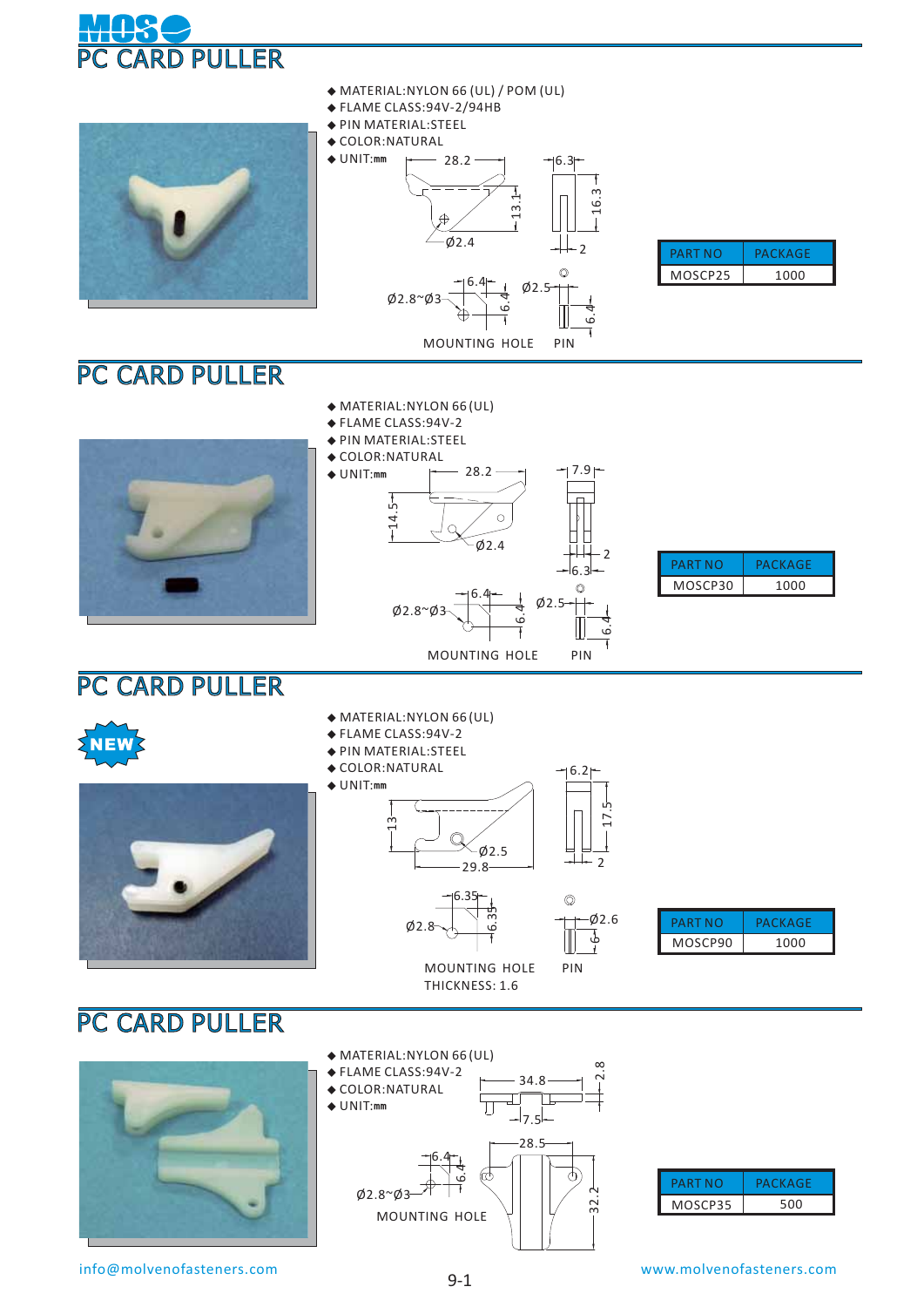

### PC CARD PULLER



info@molvenofasteners.com www.molvenofasteners.com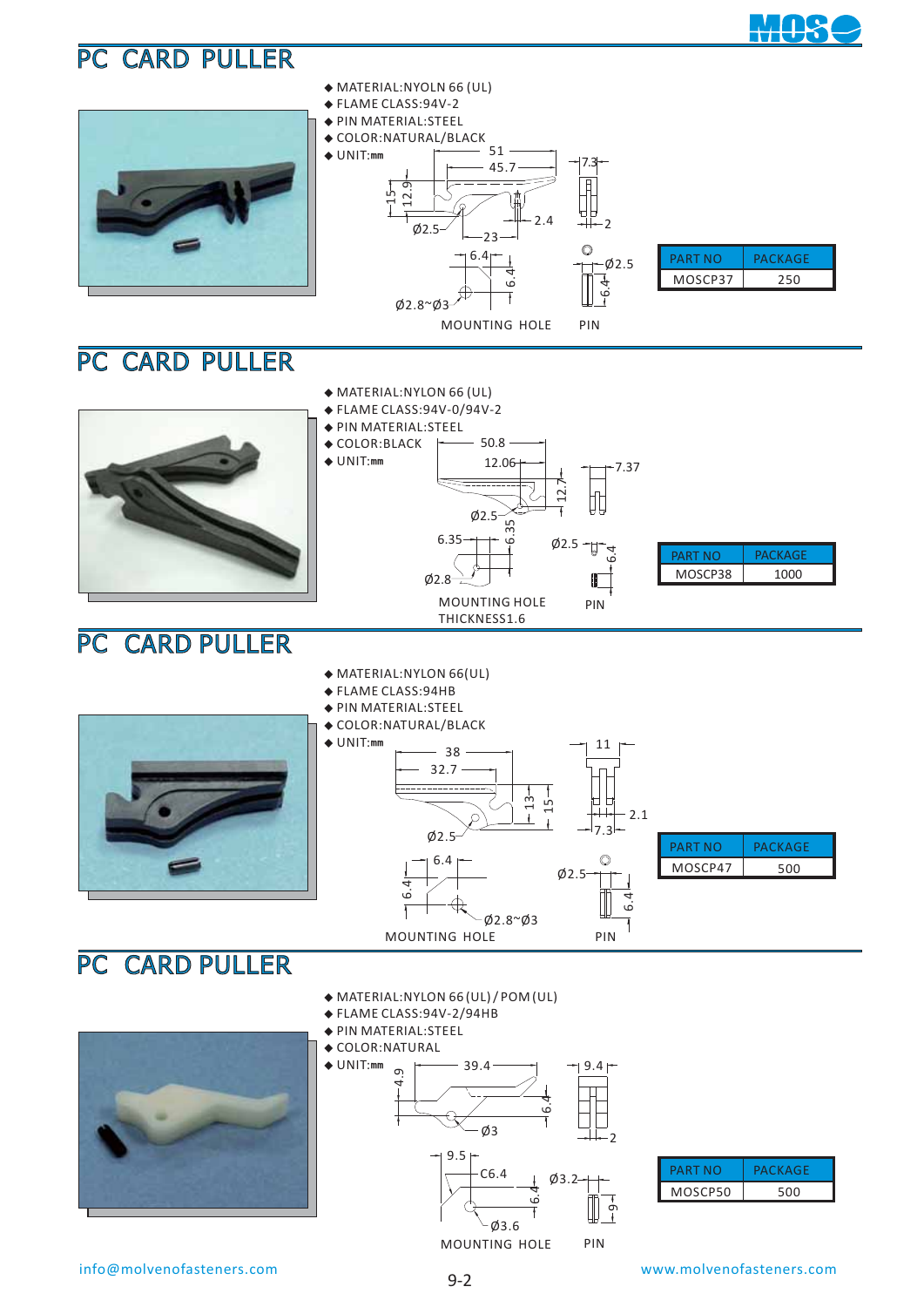



#### PC CARD PULLER

- **◆** MATERIAL:NYLON 66 (UL)
- **◆** FLAME CLASS: 94V-2
- **◆** PIN MATERIAL:STEEL
- **◆** COLOR:NATURAL



#### PC CARD PULLER

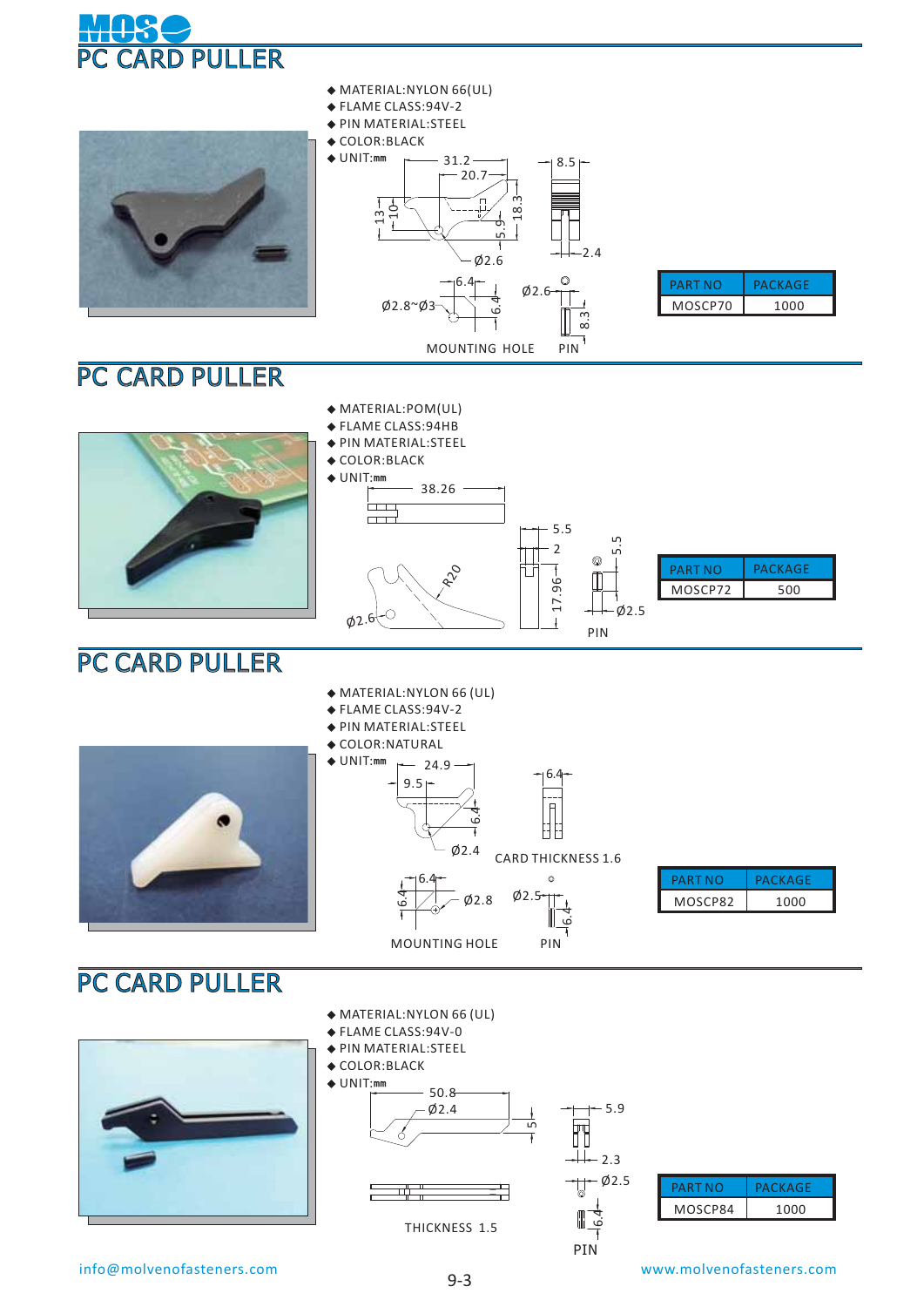

- **◆** MATERIAL:NYLON 66 (UL)
- **◆** FLAME CLASS:94V-2
- **◆** COLOR:NATURAL/BLACK

**◆** UNIT:**㎜**





| PART    | PACKAGE |
|---------|---------|
| MOSCG9A |         |

╇



#### MOUNTING HOLES CHASSIS THICKNESS 1.2mm

| A R7    | СКАСЕ |
|---------|-------|
| MOSCG9B |       |

- **◆** MATERIAL:NYLON 66 (UL)
- **◆** FLAME CLASS:94V-2
- **◆** COLOR:NATURAL







| PARI    | PACKAGE |
|---------|---------|
| MOSCG9D |         |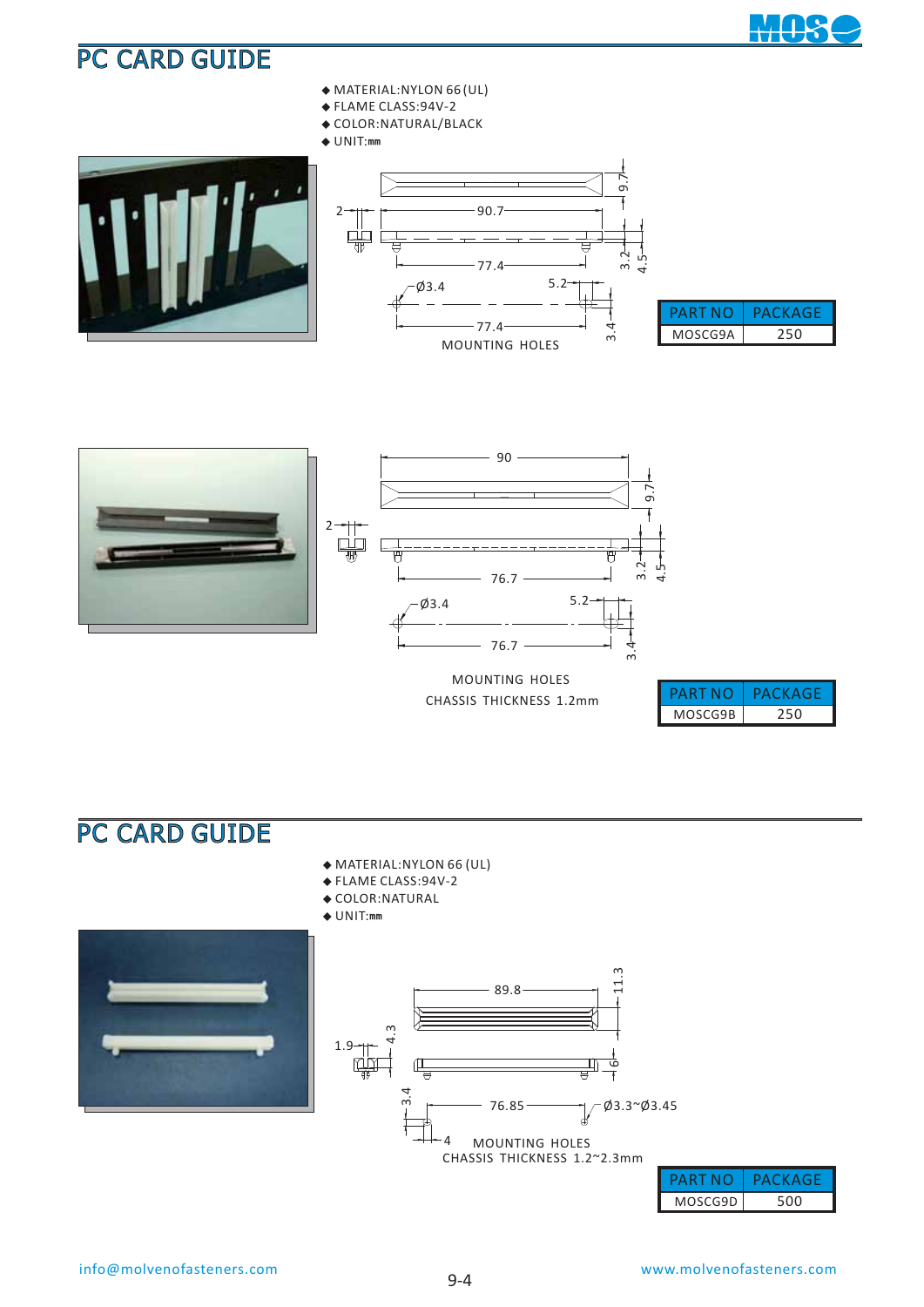

#### PC CARD GUIDE



#### PC CARD GUIDE



#### PC CARD GUIDE



- **◆** MATERIAL: NYLON 66 (UL)
- **◆** FLAME CLASS :94V-0/94V-2
- **◆** COLOR:NATURAL
- **◆** UNIT:**㎜**



PART NO FACKAGE MOSCGC43 500

WOS

 $\ddotmark$ 

MOUNTING HOLE

info@molvenofasteners.com www.molvenofasteners.com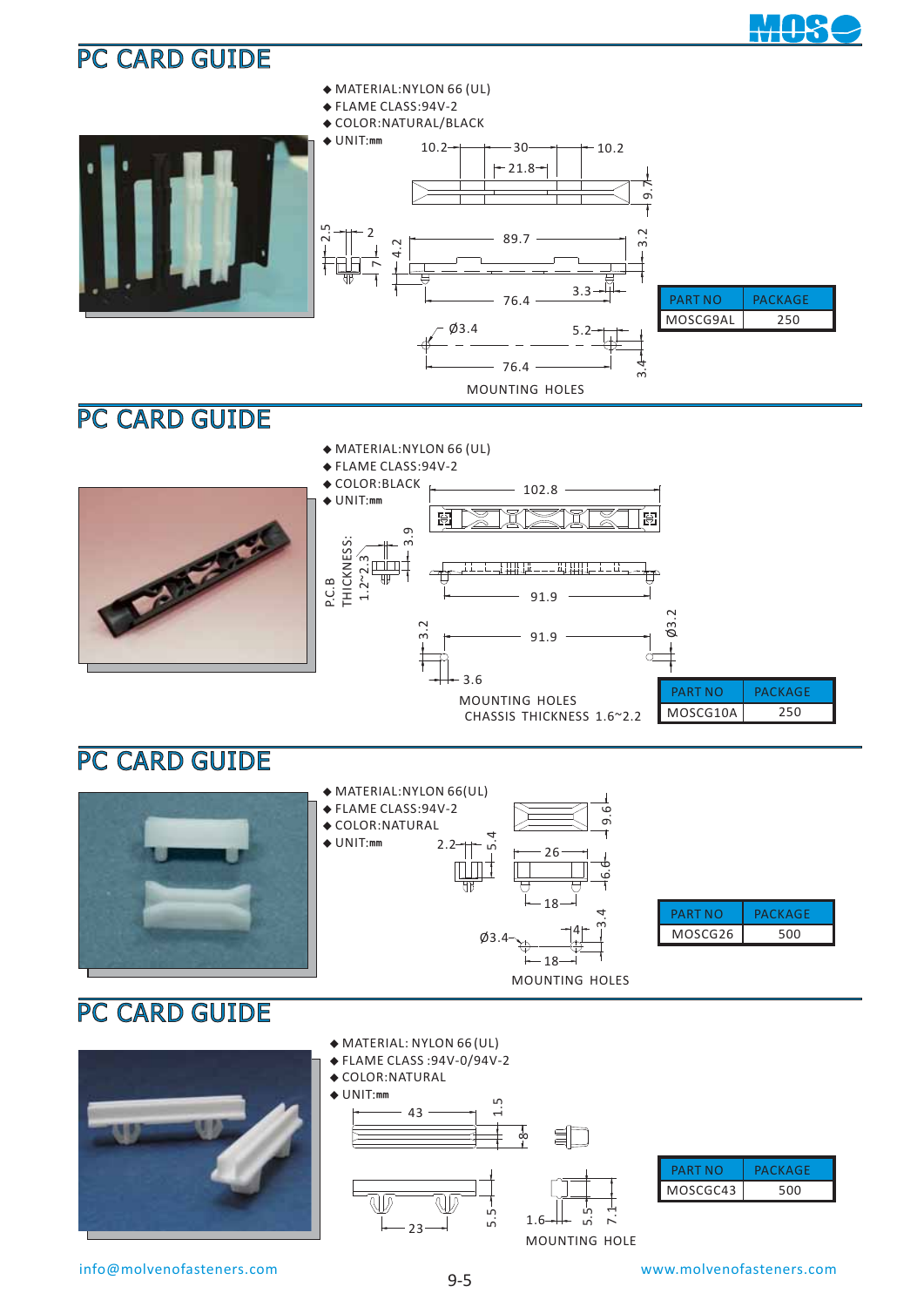

- **◆** MATERIAL:ABS (UL)
- **◆** FLAME CLASS: 94HB/94V-0
- **◆** COLOR:BLACK
- **◆** UNIT:**㎜**













| PARI     | 1 C K A G F |
|----------|-------------|
| MOSCG153 |             |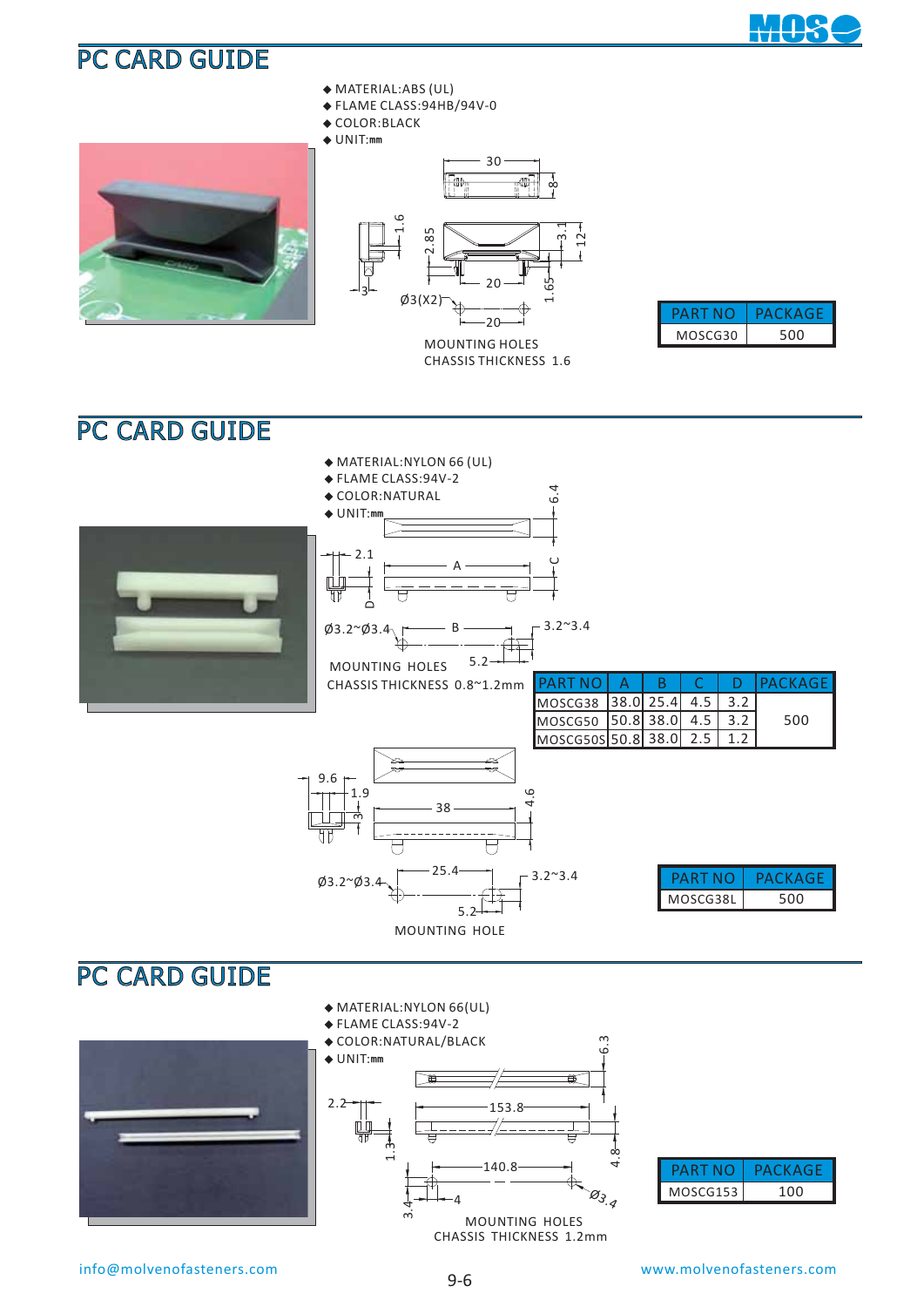

| $\triangle$ MATERIAL: NYLON 66(UL)<br>$\bullet$ FLAME CLASS:94V-2<br>◆ COLOR:NATURAL/BLACK |                          |                      |      |      |                |
|--------------------------------------------------------------------------------------------|--------------------------|----------------------|------|------|----------------|
| $\triangle$ UNIT:mm                                                                        | $\overline{ }$<br>$\sim$ | <b>PART NO</b>       | A    | B    | <b>PACKAGE</b> |
|                                                                                            | ᡅ                        | MOSCG250             | 63.5 | 50.8 | 500            |
| $\ddot{a}$ ive                                                                             | $\circ$                  | MOSCG300             | 76.2 | 63.5 |                |
| $\omega$ 4                                                                                 |                          | MOSCG350 88.9        |      | 76.2 | 250            |
|                                                                                            |                          | MOSCG400 101.6 88.9  |      |      |                |
| ₩                                                                                          |                          | MOSCG450 114.3 101.6 |      |      |                |
|                                                                                            | Ņ<br>$\sim$              | MOSCG500 127.0 114.3 |      |      | 200            |
|                                                                                            |                          | MOSCG550139.7 127.0  |      |      |                |
| $-03.2$                                                                                    |                          | MOSCG600 152.4 139.7 |      |      |                |
| 1.4011117110110110101                                                                      | $-5.2-$                  |                      |      |      |                |

MOUNTING HOLES CHASSIS THICKNESS 0.8~1.2

### PC CARD GUIDE

- **◆** MATERIAL:NYLON 66 (UL)
- **◆** FLAME CLASS: 94V-2
- **◆** COLOR:NATURAL





| PART    | PACKAGE |
|---------|---------|
| MOSCG63 | חח      |

#### PC CARD GUIDE

- **◆** MATERIAL:NYLON 66 (UL)
- **◆** FLAME CLASS: 94V-2
- **◆** COLOR:BLACK







6.3

| PART    | PACKAGE |
|---------|---------|
| MOSCG77 | חה      |



- **◆** MATERIAL:NYLON 66 (UL)
- **◆** FLAME CLASS: 94V-0/94V-2







|          | РАСКАСТЕ |
|----------|----------|
| MOSCG110 | 1 N N    |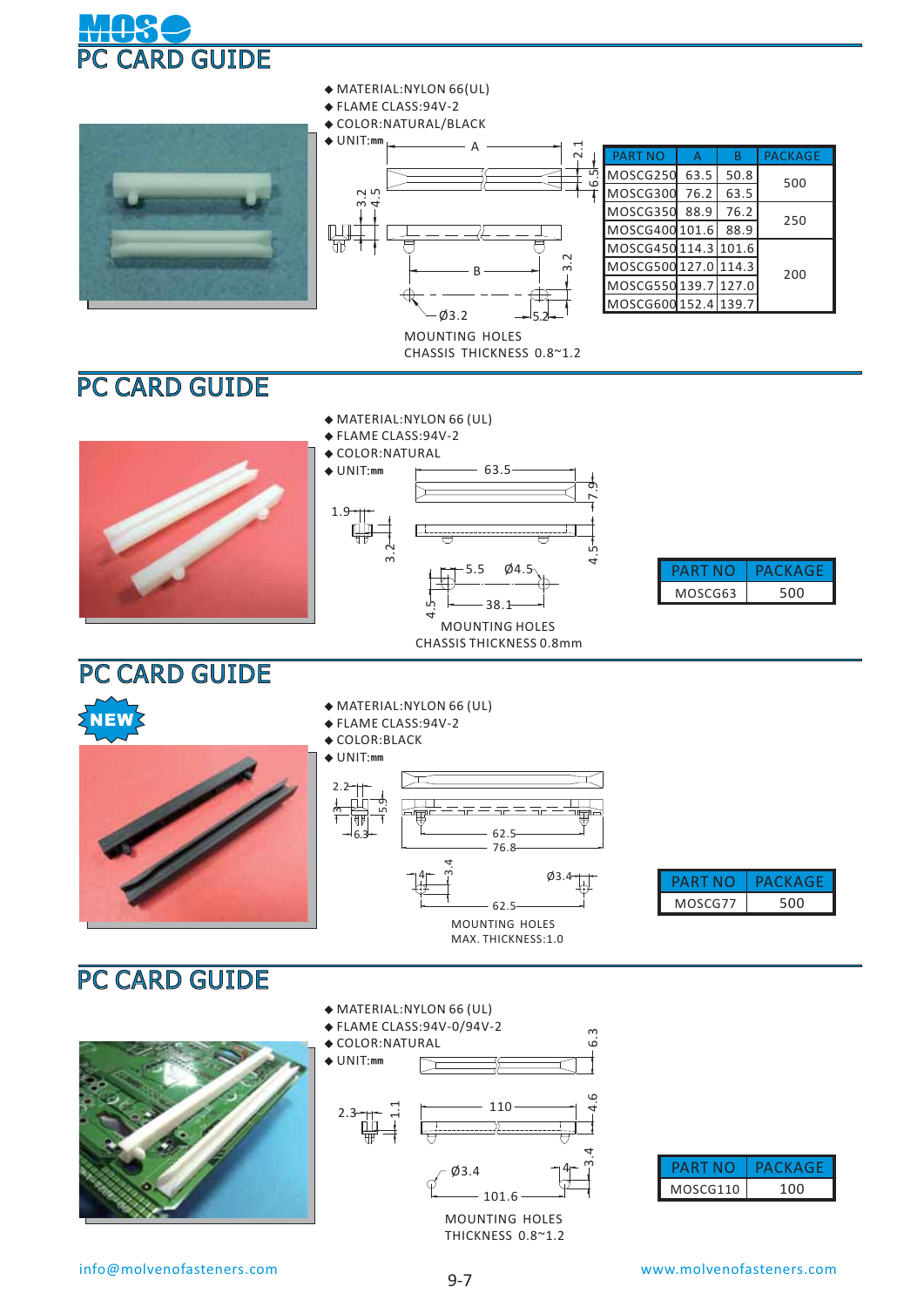

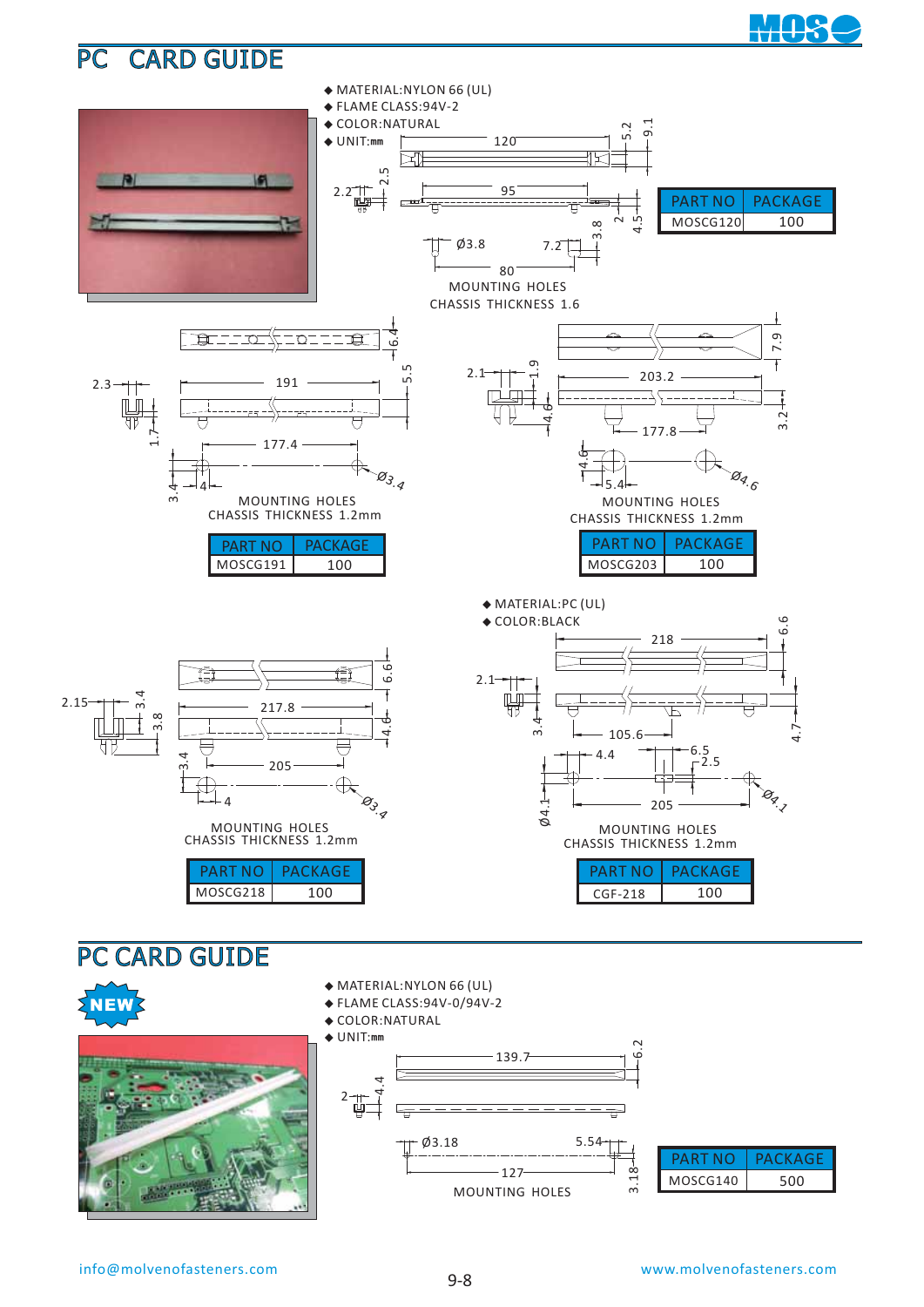



- **◆** MATERIAL:NYLON 66 (UL)
- **◆** FLAME CLASS:94V-2
- **◆** COLOR:BLACK/NATURAL

#### **◆** UNIT:**㎜**





### PC CARD GUIDE



 MOUNTING HOLES CHASSIS THICKNESS 0.8~1.2

| <b>ART NA</b> | ACK AGE |
|---------------|---------|
| MOSCG450S     |         |

### PC CARD GUIDE



- **◆** MATERIAL:NYLON 66 (UL)
- **◆** FLAME CLASS:94V-2
- **◆** COLOR:NATURAL/BLACK

#### **◆** UNIT:**㎜**

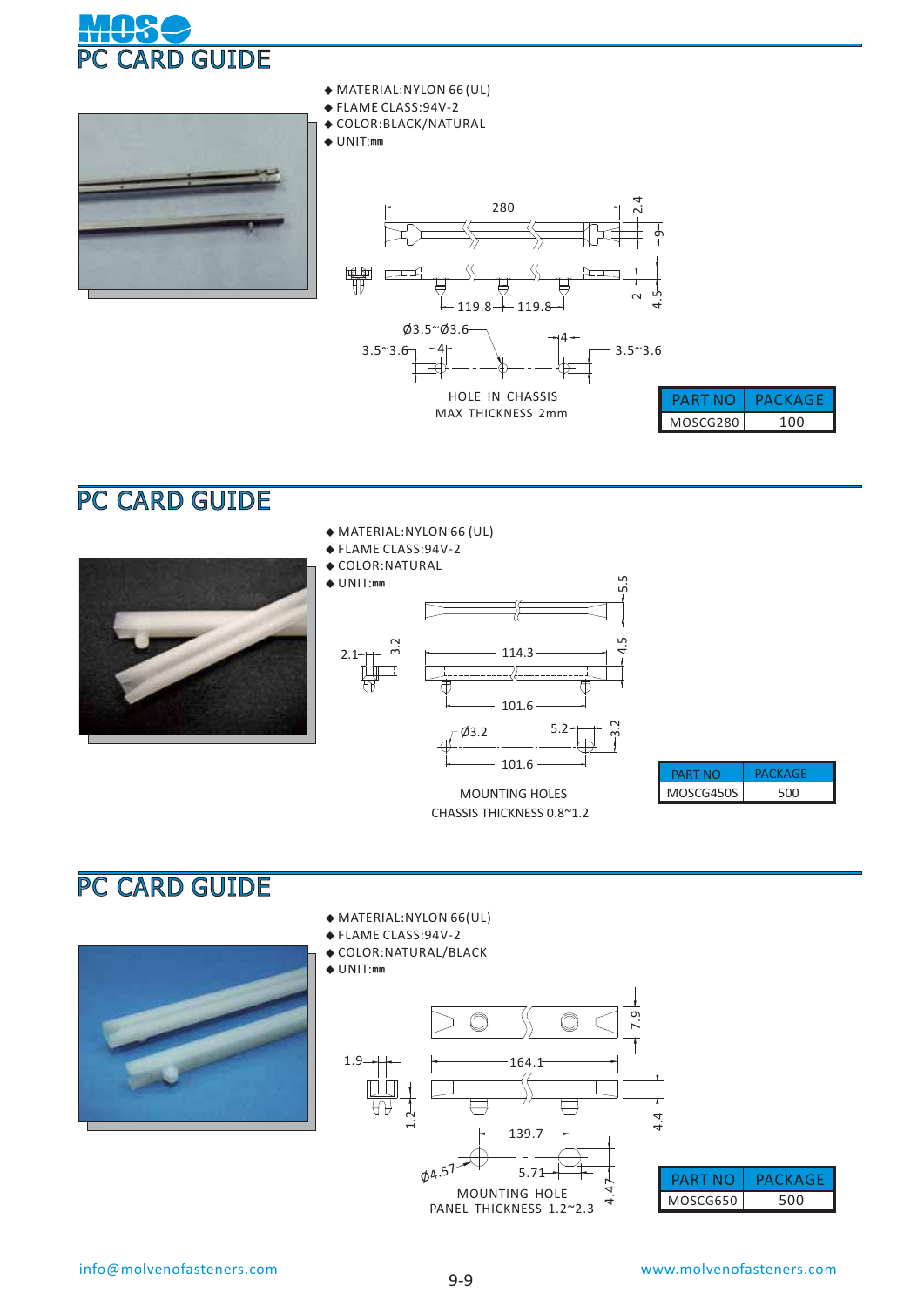





- **◆** FLAME CLASS:94V-0/94V-2
- **◆** COLOR:NATURAL

#### **◆** UNIT:**㎜**



MOUNTING HOLES CHASSIS THICKNESS 1.2~2.3mm

| <b>PART NO</b>                                |  |  | <b>I PACKAGE</b> |
|-----------------------------------------------|--|--|------------------|
| MOSCG700   4.75   6.35   4.62   177.8   152.4 |  |  |                  |
| MOSCG700A 4.5 5.6 4.4 177.8 152.4             |  |  | 100              |
| MOSCG750 4.57 5.71 4.47 190.5 165.1           |  |  |                  |

#### PC CARD GUIDE

- **◆** MATERIAL:NYLON 66 (UL)
- **◆** FLAME CLASS:94V-2
- **◆** COLOR:NATURAL/BLACK







| PARINO    | PACKAGE |  |  |
|-----------|---------|--|--|
| MOSCGA102 |         |  |  |

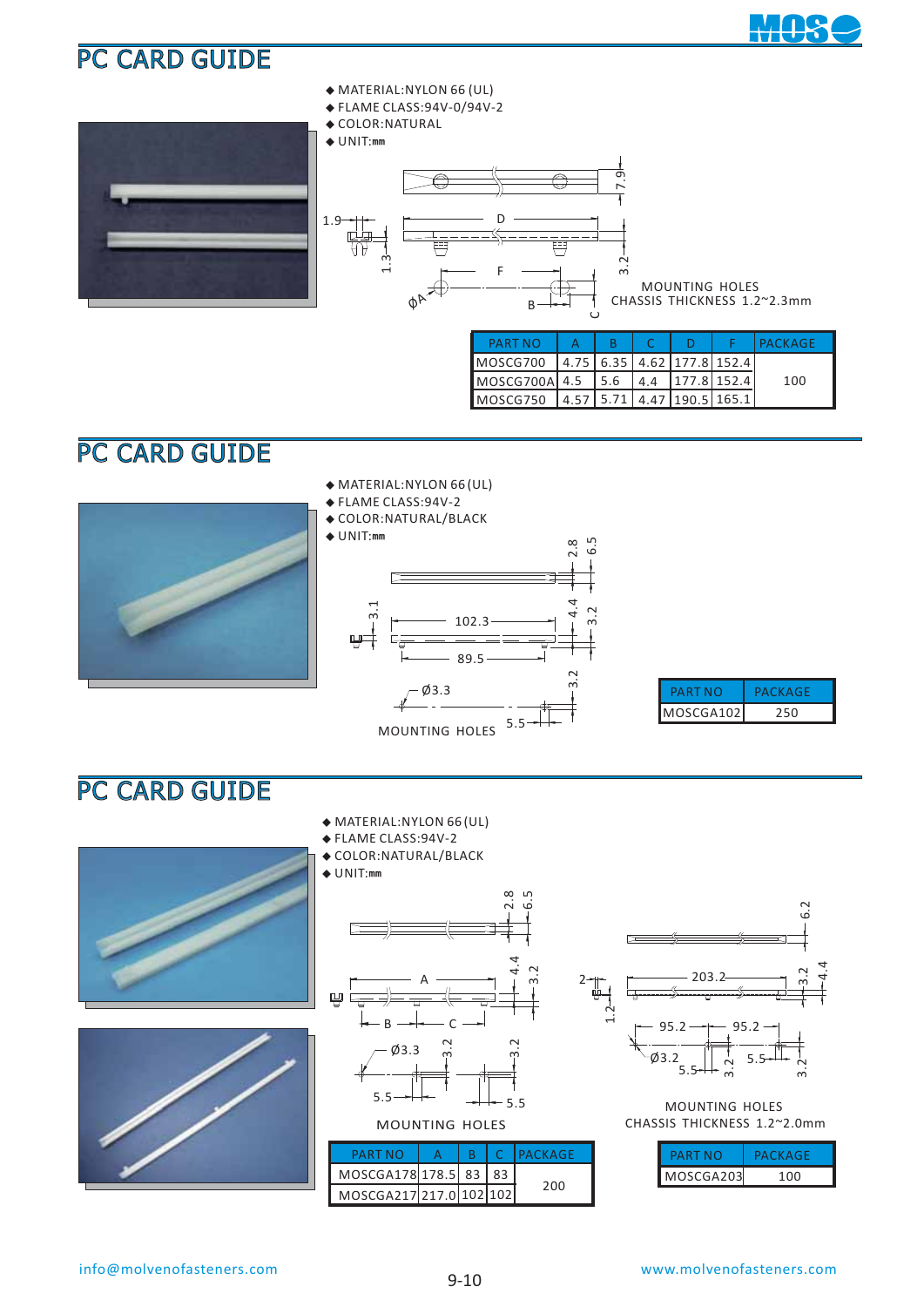

- **◆** MATERIAL:NYLON 66 (UL)
- **◆** FLAME CLASS:94V-2
- **◆** COLOR:NATURAL

**◆** UNIT:**㎜**





| <b>PART NO</b>                |  |     | PACKAGE |
|-------------------------------|--|-----|---------|
| MOSCGB120 119.0 94.5 9.8      |  |     |         |
| MOSCGB140   139.8 114.5 9.7   |  | 4.3 | 250     |
| MOSCGB160   158.7   135.0 9.7 |  |     |         |

E

#### PC CARD GUIDE

- **◆** MATERIAL:NYLON 66 (UL) **◆** FLAME CLASS:94V-2
- **◆** COLOR:BLACK

3 ว

1.5





 $\sim$ 

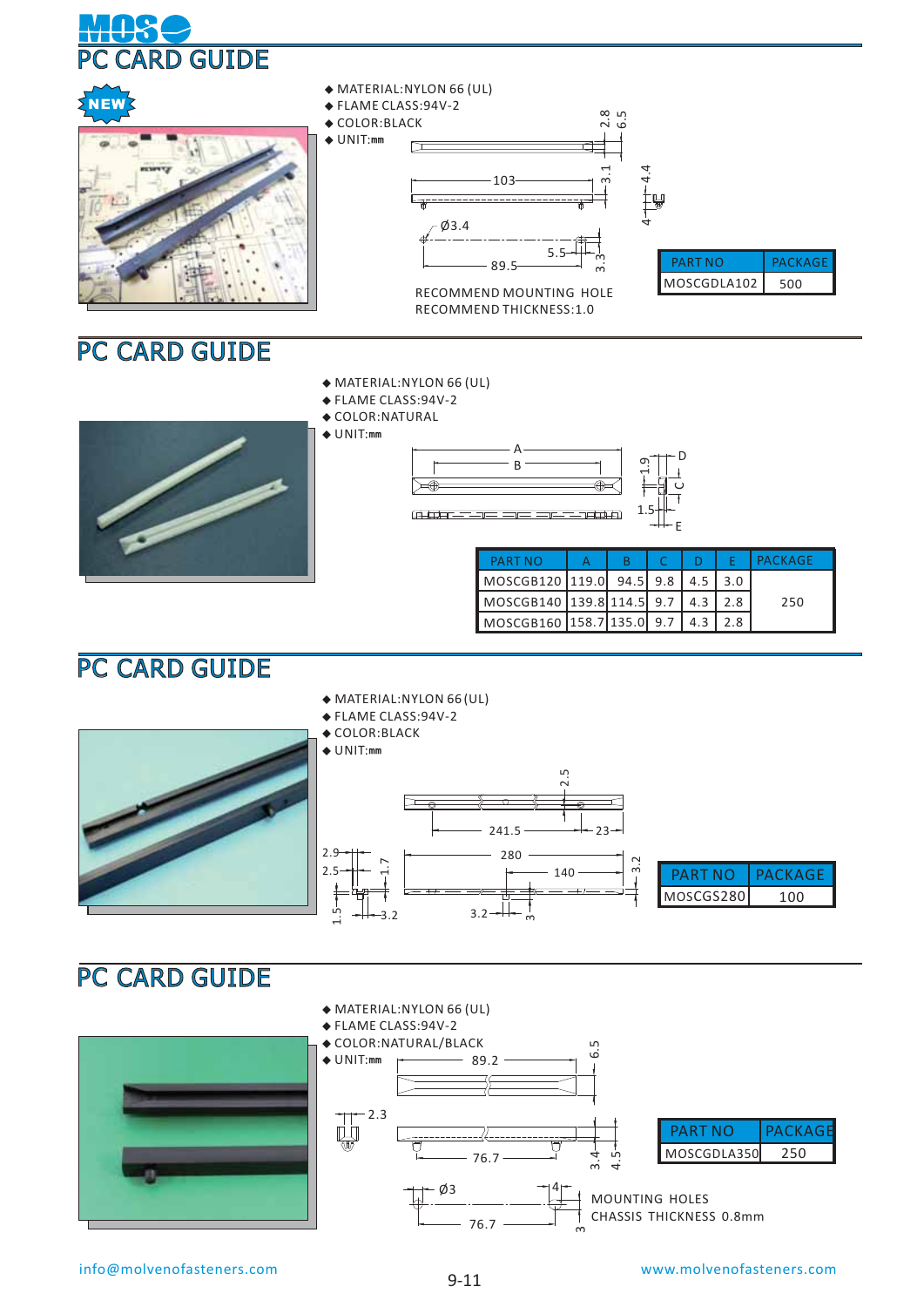

MOUNTING HOLES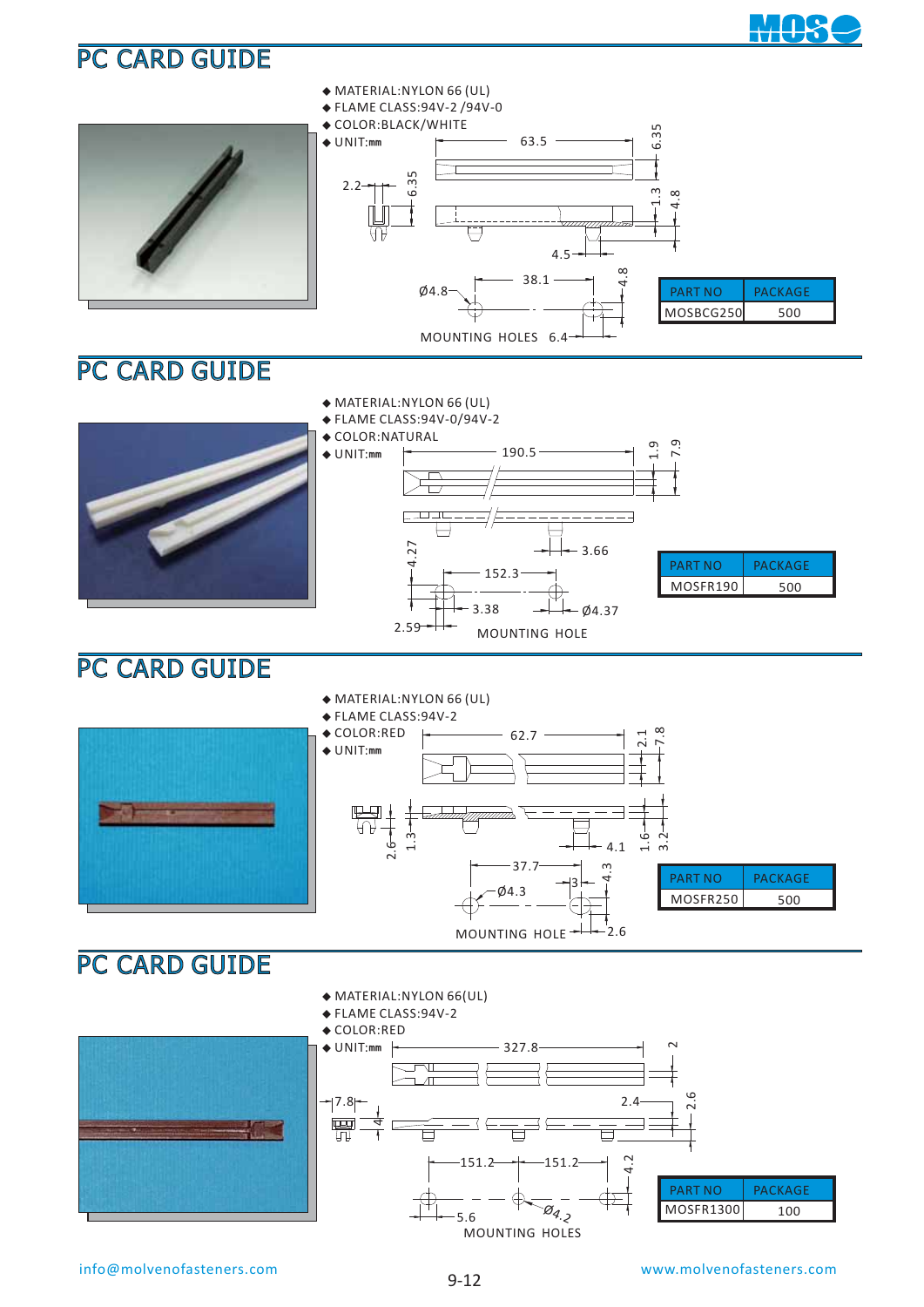



A

B

 $\bm\cup$ 

 $\mathsf{\Omega}$ 

2.1

ო

4

 $\subset$ 

MOUNTING HOLES



- **◆** FLAME CLASS:94V-2
- **◆** COLOR:NATURAL
- 
- 

E

F

**◆** UNIT:**㎜**

| <b>PART NO</b> | A    | B    | C   | D   | E   | F   | P.C.B<br>THICKNESS | <b>IPACKAGE</b> |  |
|----------------|------|------|-----|-----|-----|-----|--------------------|-----------------|--|
| MOSCGLA4       |      |      |     |     |     |     | $1.6^{\sim}1.7$    |                 |  |
| MOSCGLA41      | 38.4 | 20.0 | 9.2 | 6.4 | 3.4 | 3.2 | 1.0                |                 |  |
| MOSCGLA42      |      |      |     |     |     |     | 2.0                | 500             |  |
| MOSCGLA4S      | 40.0 | 20.0 | 8.0 | 6.0 | 3.0 | 3.0 | 1.6                |                 |  |
| MOSCGLA6       | 51.0 | 38.2 | 9.2 | 6.4 | 3.4 | 3.2 | $1.6^{\sim}1.7$    |                 |  |
| MOSCGLA8       | 81.0 |      |     |     |     |     |                    | $1.6^{\sim}1.8$ |  |
| MOSCGLA82      |      |      |     |     |     |     |                    | $1.8^{\sim}2.1$ |  |
| MOSCGLA88      |      | 60.0 | 8.0 | 6.0 | 3.0 | 3.0 | 1.8                | 250             |  |
| MOSCGLA825     |      |      |     |     |     |     | 2.5                |                 |  |
| MOSCGLA91      | 91.5 | 71.0 |     |     |     |     | $1.6^{\sim}1.8$    |                 |  |
| MOSCGLA92      |      |      |     |     |     |     | $1.8^{\sim}2.1$    |                 |  |

#### PC CARD GUIDE

Ø3

- **◆** MATERIAL:NYLON 66 (UL)
- **◆** FLAME CLASS:94V-0/94V-2

6.4

m

 $\scriptstyle\sim$ 9.2

- 
- 
- 
- 







- -









- 
- 



<del>.</del><br>Pegang pang pang

 $Q_3$ 

IJ















 $-68 -$ 







B MOUNTING HOLES

A

B

Ø3

4

PC CARD GUIDE

**◆** MATERIAL:NYLON 66 (UL) **◆** FLAME CLASS:94V-2 38.2 MOUNTING HOLES THICKNESS 1.6 PART NO PACKAGE

3.7

 $-3.2$ 

6.4

 $\sim$ 



3 6.4

1.9

MOUNTING HOLE THICKNESS 1.0

38.4

| PARINI)   | PACKAGE |
|-----------|---------|
| MOSCGLA11 |         |



**◆** COLOR:NATURAL

 $\overline{\Phi}$ 

**◆** UNIT:**㎜**

3

 $\cup$ 

Ē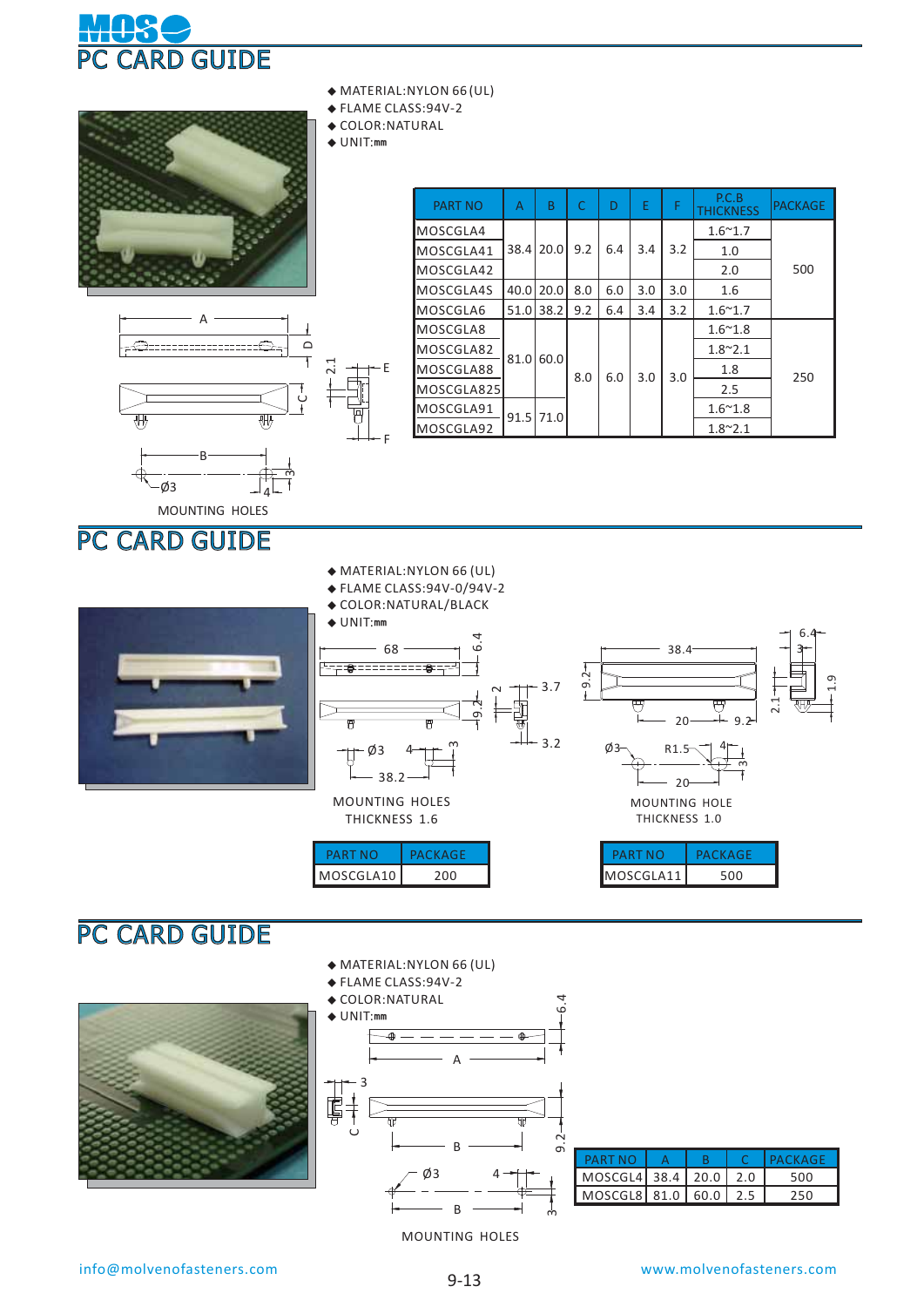



- **◆** MATERIAL:NYLON 66 (UL)
- **◆** FLAME CLASS:94V-2
- **◆** COLOR:BLACK

**◆** UNIT:**㎜**



| PART NO   | PACKAGE |
|-----------|---------|
| MOSCGA140 | 1 በ በ   |

#### PC CARD GUIDE







#### PART NO PACKAGE MOSCGDLB57 500

## PC CARD GUIDE

- **◆** MATERIAL:NYLON 66 (UL)
- **◆** FLAME CLASS:94V-2
- **◆** COLOR:NATURAL
- **◆** UNIT:**㎜**





P.C.B THICKNESS 1.8



3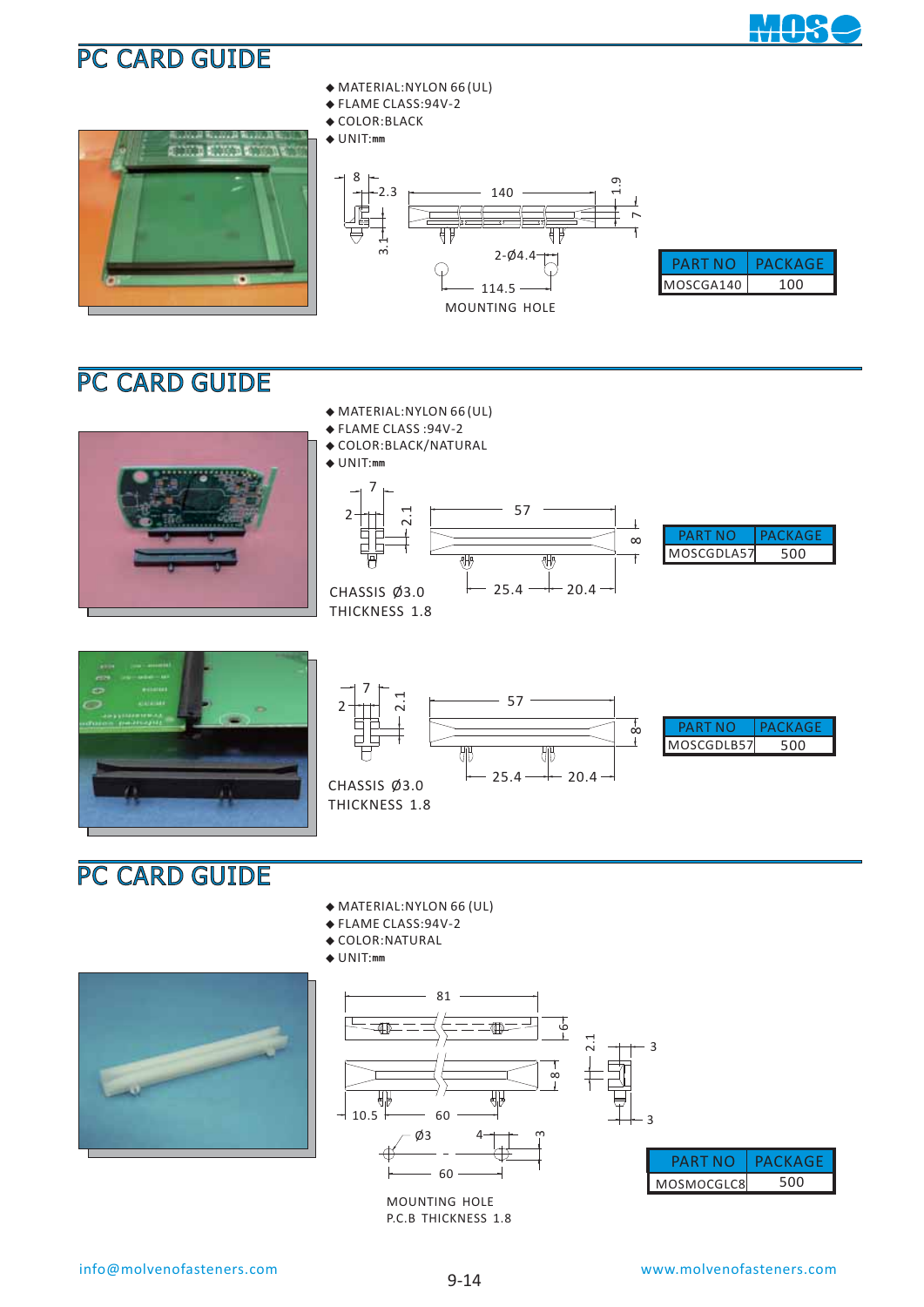



**◆** MATERIAL:NYLON 66 (UL)

1.1

2.45

4

6

⊕  $\oplus$  32.2

**◆** FLAME CLASS:94V-2

3.6

**◆** COLOR:BLACK



# PC CARD GUIDE

**◆** MATERIAL:NYLON 66 (UL)

6.4

- **◆** FLAME CLASS :94V-2
- **◆** COLOR:NATURAL



#### 120 م 50 MOUNTING HOLE Ø3  $\overline{A}$ ကို 2.1 CHASSIS THICKNESS A

|                        | PACKAGE |
|------------------------|---------|
| $MOSCGLC120$   1.6~1.8 | 200     |
| MOSCGLC120S            |         |
|                        |         |

.<br>თ

CGLC321 CGLC322

MOSCGLC32

**PART NO** 

**PACKAGE** 

500

#### **PC CARD GUIDE**





- **◆** MATERIAL:NYLON 66 (UL)
- **◆** FLAME CLASS: 94V-2
- **◆** COLOR:NATURAL/BLACK
- **◆** UNIT:**㎜**



 $2<sub>0</sub>$ 



| ואמי      | ACKAGE |
|-----------|--------|
| MOSCGLD50 |        |

MOUNTING HOLES THICKNESS 1.6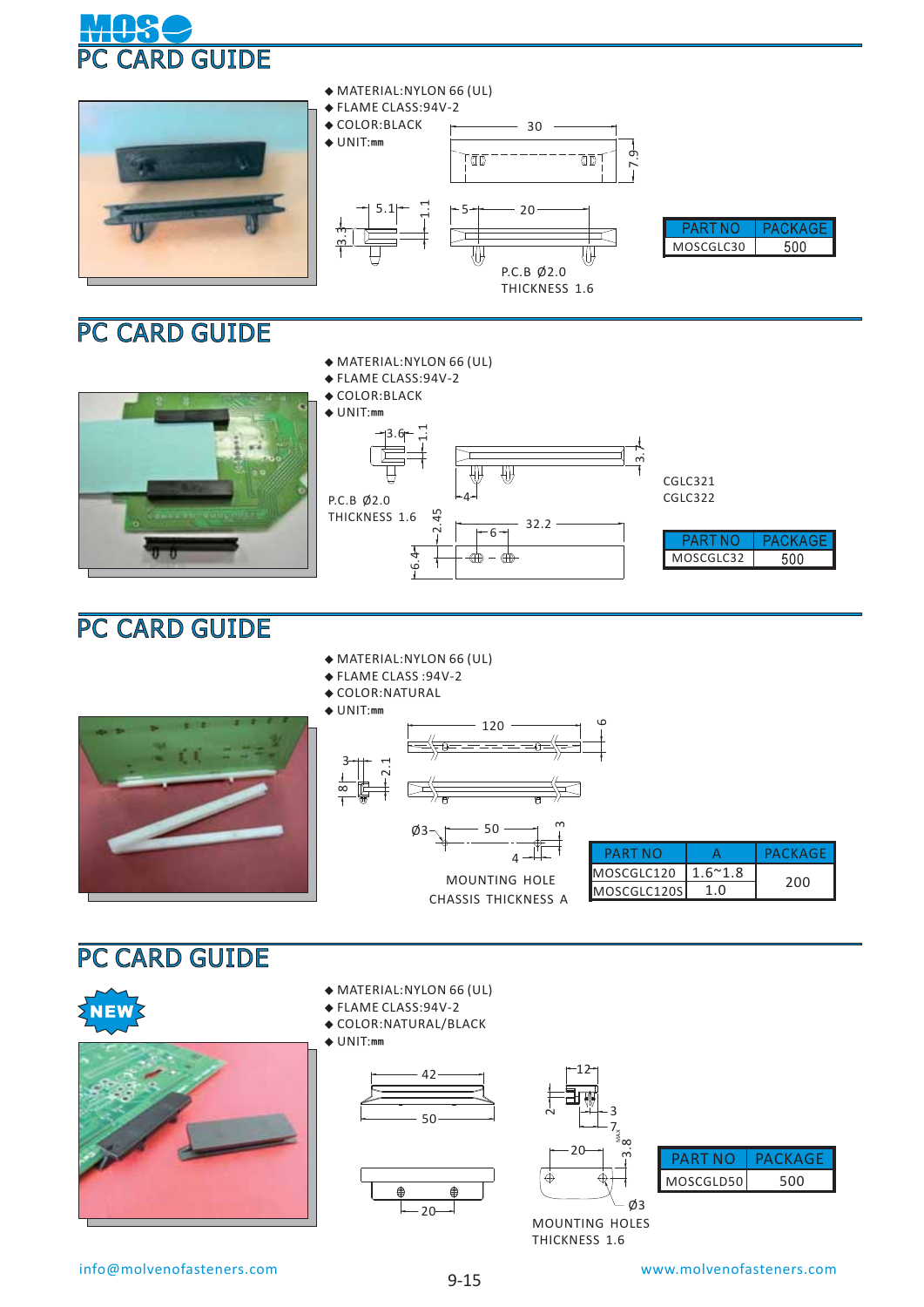



### CARD GUIDE





- **◆** FLAME CLASS:94V-2
- **◆** COLOR:NATURAL





4

|          | 40.KAG- |
|----------|---------|
| MOSCGHI1 |         |

Ņ.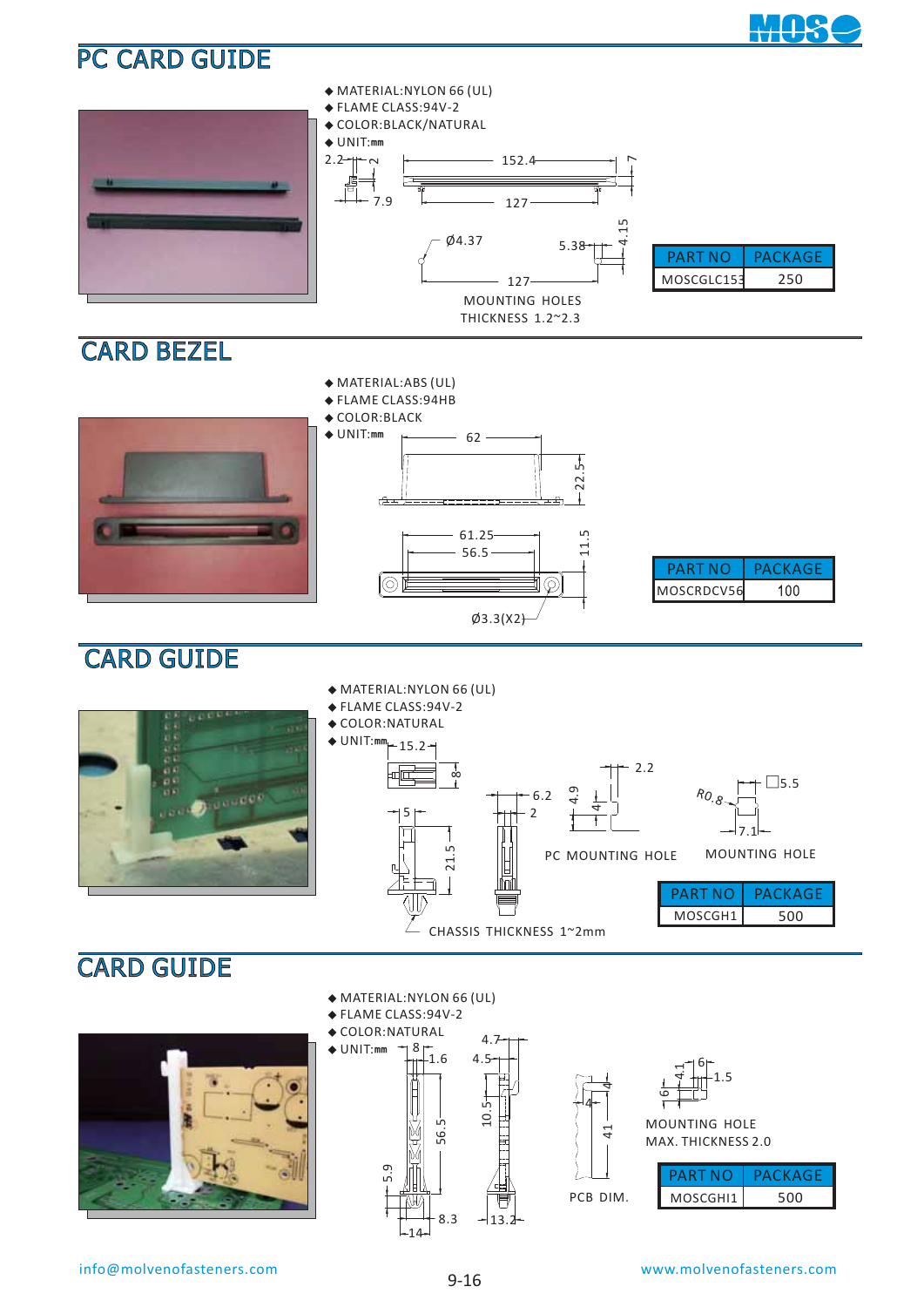







- **◆** FLAME CLASS: 94V-2
- **◆** COLOR:BLUE/BLACK
- **◆** UNIT:**㎜**



MOUNTING HOLES







#### CARD GUIDE

- **◆** MATERIAL:NYLON 66 (UL)
- **◆** FLAME CLASS:94V-2
- **◆** COLOR:NATURAL
- **◆** UNIT:**㎜**







 MOUNTING HOLES THICKNESS 1.2~2.0

| PARI     | PACKAGE |
|----------|---------|
| MOSCGH31 |         |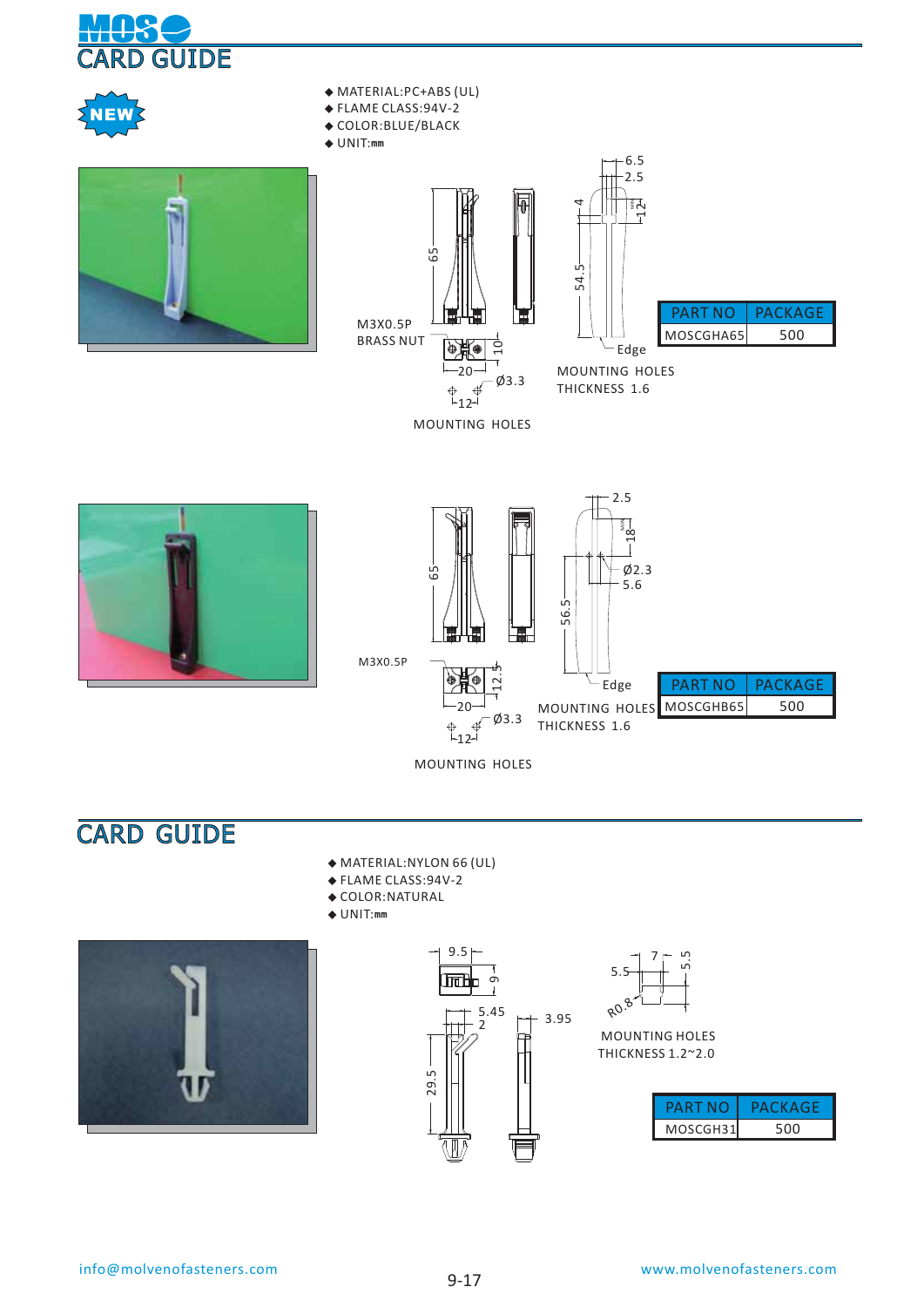#### CARD GUIDE



**◆** MATERIAL:NYLON 66 (UL) **◆** FLAME CLASS: 94V-2 **◆** COLOR:NATURAL **◆** UNIT:**㎜** MOSCGH37 PART NO FACKAGE 1000 1.7 PANEL THICKNESS 1.6 MOUNTING HOLE 7 4  $15.5 - 2.5$ 28.  $\dot{\circ}$ 7 .<br>1.5  $-9.5 - \times$ BOARD THICKNESS 1.2~1.8 5.5 5.5

### CARD GUIDE

**◆** FLAME CLASS:94V-2 **◆** COLOR:NATURAL **◆** UNIT:**㎜** 4.5 6.1  $-9$  $\emptyset$ 3.5  $\sim$  01.8 MOUNTING HOLE A $\infty$ 21 PART NO A B **PACKAGE** MOSCGH90 77.2 89.2 200 M3X0.5P MOSCGH130 118.5 130.0 100 BRASS NUT  $-11.5$ 

**◆** MATERIAL:NYLON 66 (UL)

#### CARD GUIDE **◆** MATERIAL:NYLON 66 (UL) **◆** FLAME CLASS:94V-0/94V-2 **◆** COLOR:NATURAL **◆** UNIT:**㎜** 2  $Ø4$ 악  $\mathfrak{p}$ 80.6 Ø3 PART NO PACKAGE Ή  $-12$ MOSCGC-1 250 MOUNTING HOLE 7.5 15